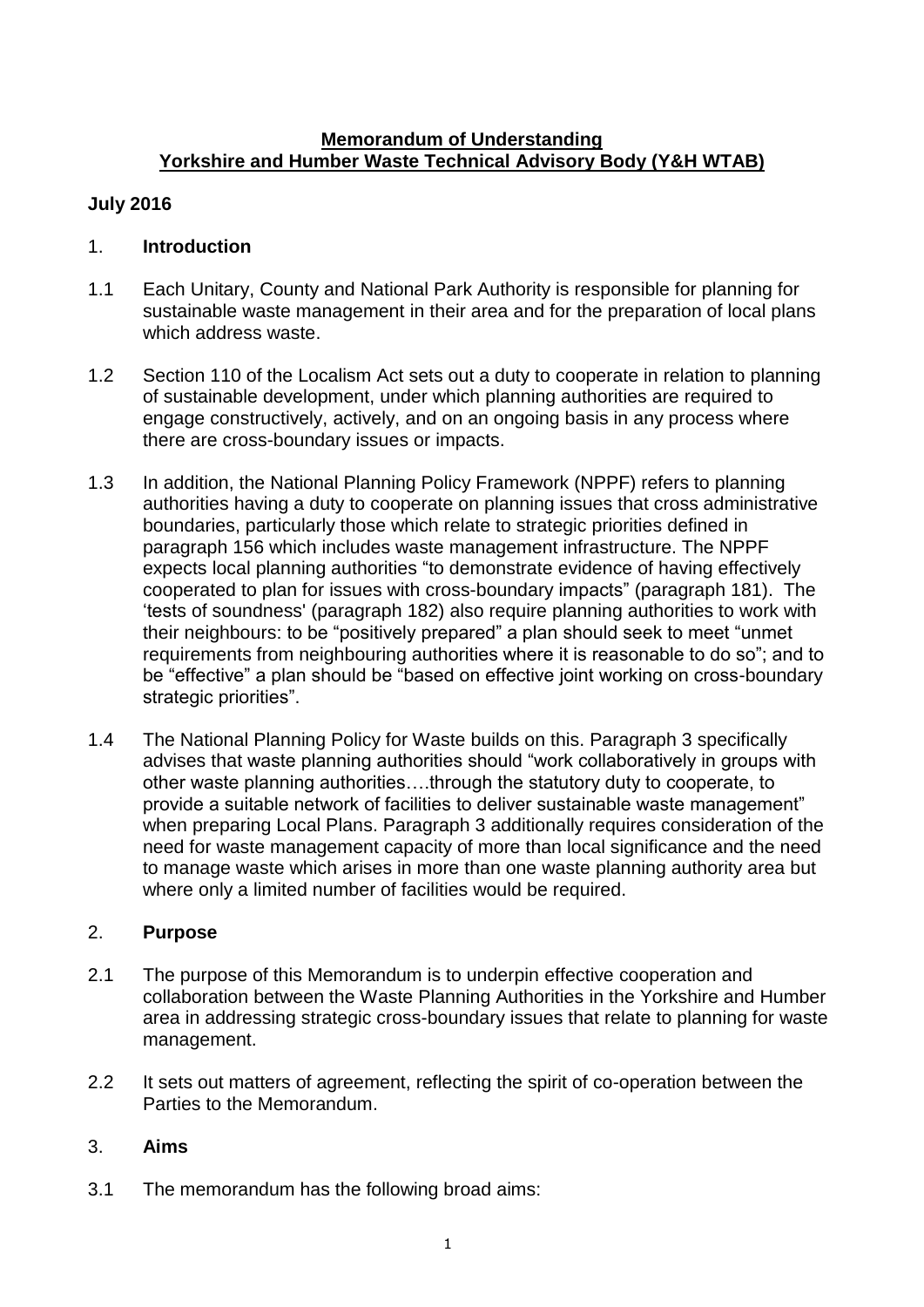- to ensure that planned provision for waste management in the Yorkshire and Humber Area is co-ordinated, as far as is possible; and
- to ensure that the approach to waste planning throughout the Yorkshire and Humber Area is consistent as possible between authorities.
- to provide a framework for the on-going liaison and co-operation between waste planning authorities in the Yorkshire and Humber Area.

### 4. **Limitations**

4.1 The Parties to the Memorandum recognise that there will not always be full agreement with respect to all of the issues on which they have a duty to cooperate. For the avoidance of doubt, this Memorandum shall not fetter the discretion of any of the Parties in relation to any of its statutory powers and duties, and is not intended to be legally binding.

#### 5. **Agreement, terms of reference and liaison**

- 5.1 A formal body, to be known as the Yorkshire and Humber Waste Technical Advisory Body (Y&H WTAB) shall be set up, with a named officer of an appropriate level and knowledge assigned to the body from each party.
- 5.2 Each party will support co-operation by providing objective and authoritative technical advice on sustainable waste management, waste management data, issues, and development policies and proposals to other local authorities, LEP's and research institutions and organisations such as WRAP, and industry including the waste management industry.
- 5.3 The Parties will seek to ensure, where possible and in accordance with paragraph 4.1, that the matters agreed through the Y&H WTAB are reflected in local plans that they prepare; this includes the allocation of sites.
- 5.4 The Parties will take account of the matters raised through the Y&H WTAB in the consideration of planning applications for waste management in their area and other areas within Yorkshire and Humber Area.
- 5.5 The parties will disseminate knowledge and awareness of national policy and good practice on the sustainable management of material resources in the Yorkshire and Humber Area
- 5.6 The parties will, through the Y&H WTAB, provide comment on waste management and waste planning policy advice and guidance that may have relevance or implications on sustainable waste management in the Yorkshire and Humber Area.
- 5.7 The parties, through the Y&H WTAB, will prepare a regular report setting out key waste management and waste planning trends in the Yorkshire and Humber area, in order to help identify cross-boundary issues and provide a context for local plan making and monitoring
- 5.8 The parties shall formally liaise through the Y&H WTAB and this shall meet at least 3 times each year. Minutes shall be kept of these meetings, to include discussions and decisions.